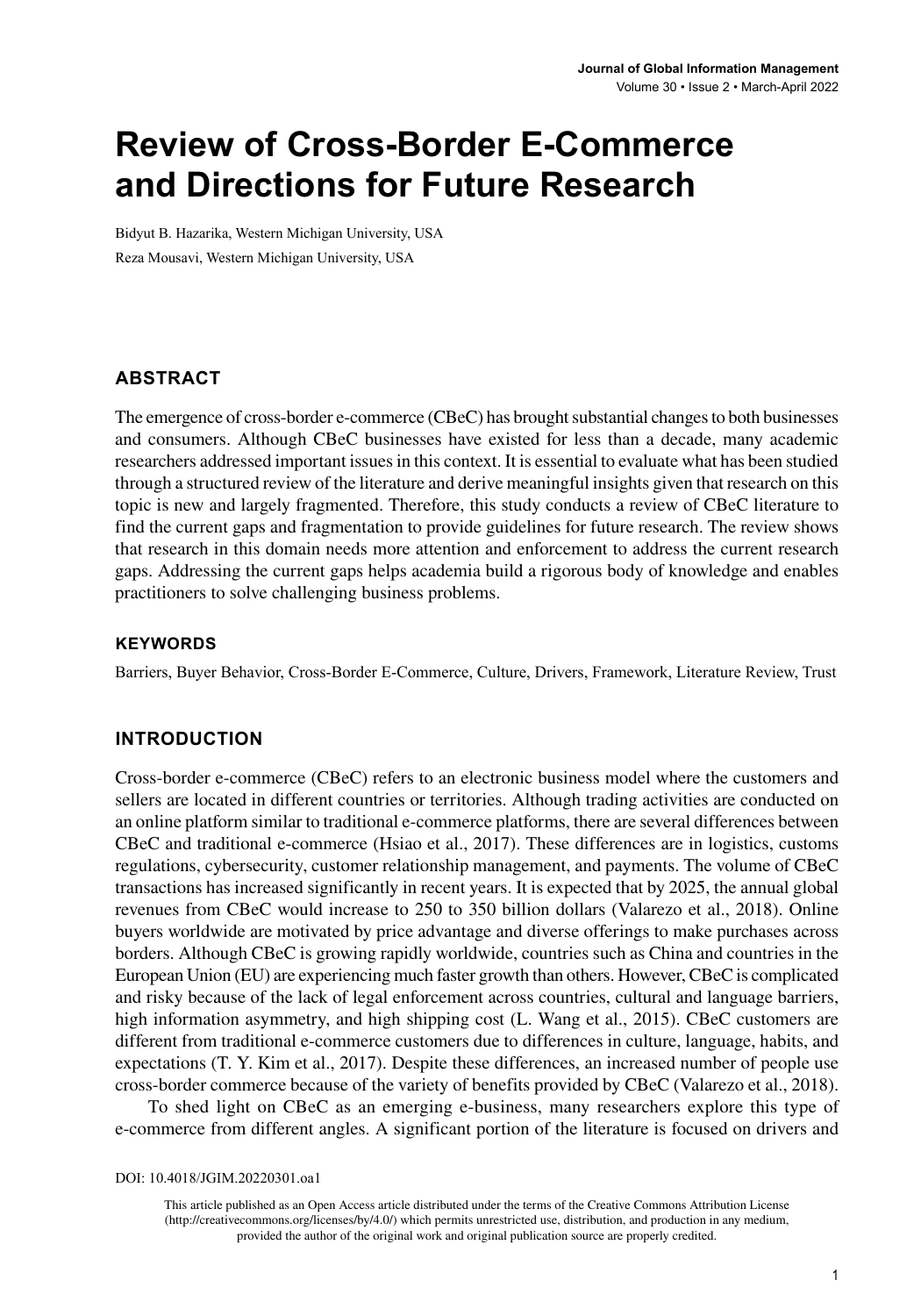barriers of CBeC, such as infrastructures, regulations, culture, and communication (Gomez-Herrera et al., 2014). Areas such as buyers' behavior, cybersecurity and privacy, and trust have not been studied enough and therefore, there is an opportunity for future research to address these areas. To shed light on the current research status, this study reviewed the existing literature on the CBeC. The focus of this review is to identify the major themes in the context of CBeC and provide a framework that explains the major factors contributing to CBeC. It also aims to identify existing gaps in the literature and guide future research on addressing those gaps. Therefore, this study is set to answer three important questions:

- 1. Which aspects of CBeC have been examined in the existing research?
- 2. What are the major factors contributing to CBeC success?
- 3. What are the gaps that need to be addressed in the future?

The analysis of existing research shows that research on CBeC is fragmented. The majority of the research is focused on China and European Union countries. Other regions, such as America, Africa, and the Middle East, have not received considerable attention. In addition to geographical areas, logistics have not received much attention. The review also shows that e-commerce has grown significantly and continues to grow. Companies operating under the traditional form of business have to consider switching to e-commerce as an increasing number of people now purchase their products online. There is also the need for countries to put in place supportive policies and infrastructure to promote CBeC. The results from this study reveal that the individual country's policies play a considerable role in CBeC through the policies it develops and the infrastructure it puts in place. Lastly, there is a need for e-commerce firms to develop marketing strategies that would influence consumer attitudes and purchase intention in the market. There is a need to cultivate trust among consumers about the authenticity of online vendors' products. This will help increase the intention to purchase among consumers in the market.

We also present a framework that can explain and classify the current body of knowledge for a thorough evaluation of the state of CBeC research. Such an analysis contributes to research and has great implications for the practice. This study's findings provide a guideline for future researchers to determine the existing trend of the CBeC research domain and address the current gaps. Furthermore, the classification and analysis of the literature can provide researchers with a standard taxonomy that can enhance collaboration among researchers who know different areas that contribute to CBeC (e.g., supply chain, consumer behavior, analytics, and foreign trade regulations).

In brief, CBeC has emerged as a significant force in the business environment, meaning that businesses have to pay significant attention. The growth in cross-border and e-commerce, in general, is likely to have been influenced by technological development. With the emergence of the internet, people can easily order goods online. On the other hand, with increased levels of globalization, there is increased trade cooperation among countries, which is likely to have contributed to the growth of CBeC. Finally, e-commerce firms must put in place strategies that would positively influence consumers in terms of attitude and trust.

#### **LITERATURE IDENTIFICATION AND COLLECTION**

This study employs a systematic approach to identify relevant studies for the literature review (Cheung & Thadani, 2012). We used two methods to collect academic and peer-reviewed journal articles and conference proceedings. In the first method, they searched various academic databases, including Web of Science, Business Source Premier, Science Direct, ABI/INFORM Global (ProQuest), Emerald, and Wiley Online Library. They used different keywords, such as "cross-border e-commerce," "CBeC," "global e-commerce," "cross border logistics," "cross-border business," and "cross-border selling" to